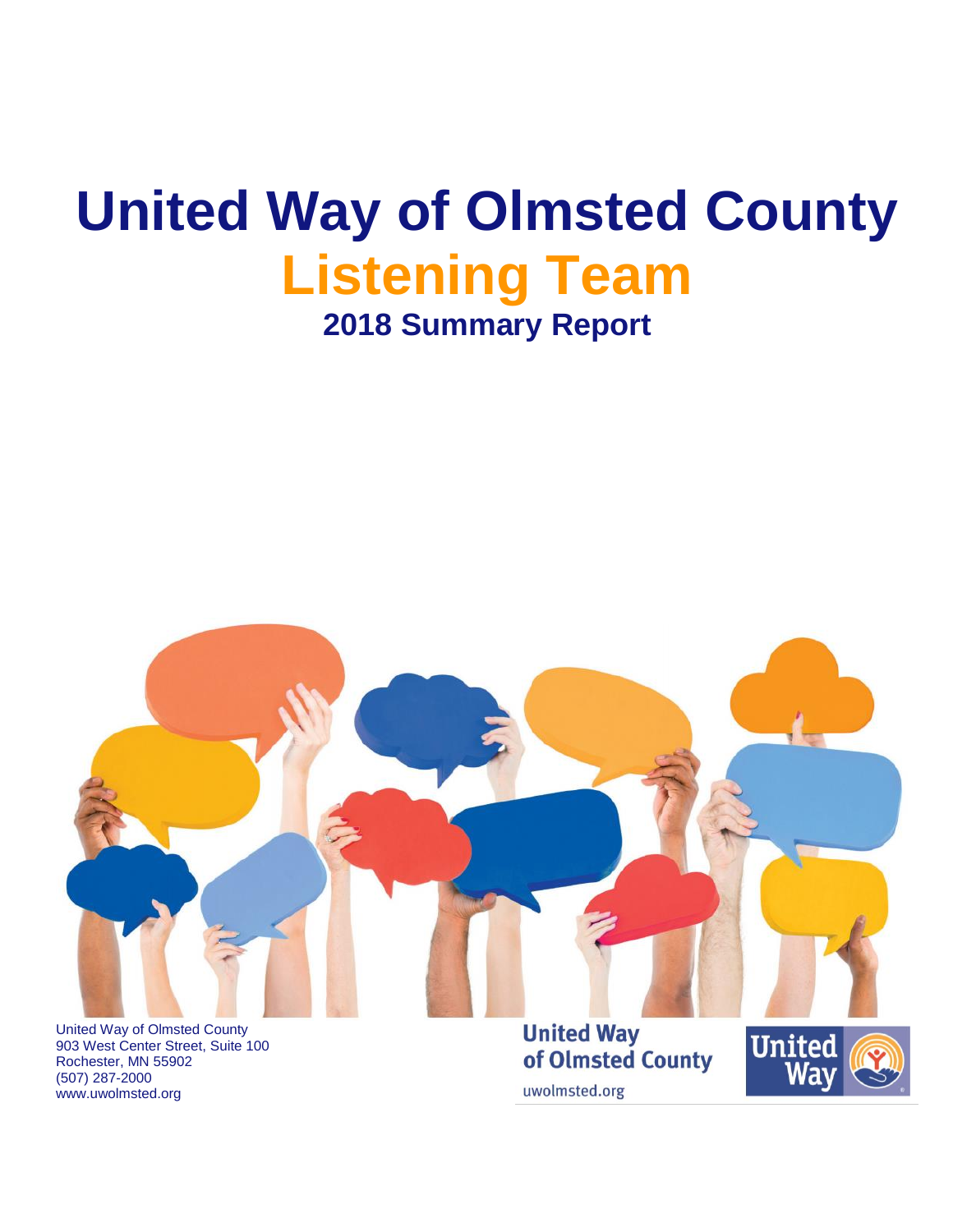## **TABLE OF CONTENTS**

## **AT A GLANCE…**

#### **Activities:**

**12 trainings and meetings** held for Listening Team members in 2018

**66 community members** shared their views on what makes a strong community in **7 United Way Community Conversations**

**8 volunteers and staff** took part in community listening activities

The team spent **18 hours** engaging community members in conversation

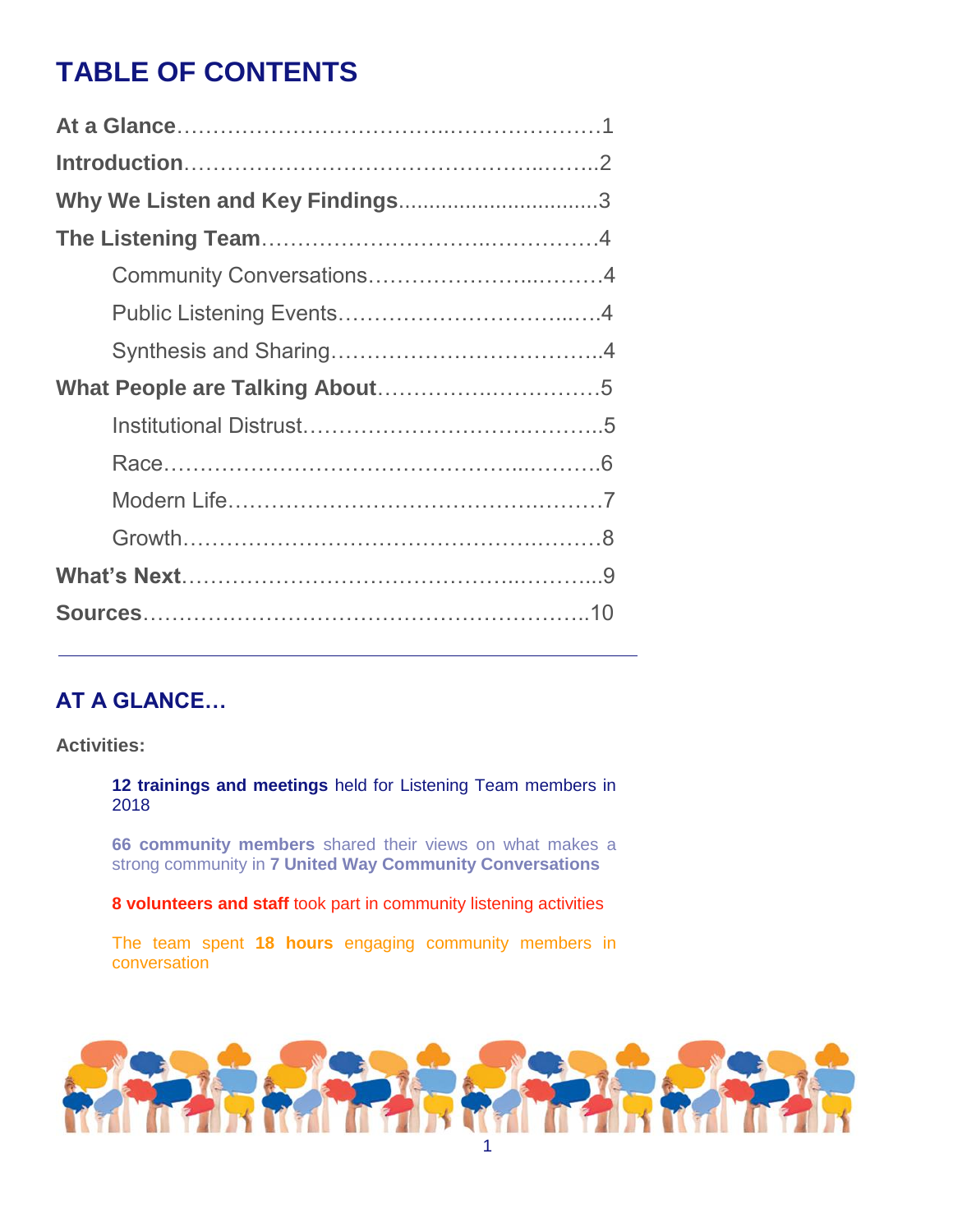### **INTRODUCTION:**

United Way of Olmsted County is a community change organization that fights for the education, health, and financial stability of every person in our community. United Way fights to erase divisions, bridge divides, and right inequities. We work to connect people with resources that change lives and transform our community.

We do this in a variety of ways. We operate programs and garner resources that support the community, such as our 2-1-1 information and referral service or our Get Connected volunteer matching portal. We work collaboratively with partners from many organizations and walks of life providing synergy to create system change and solutions that elevate our community more than any single program or organization could. We provide financial, technical, and volunteer support for programs that make a difference.

At United Way, we LIVE UNITED with the change-makers, risk-takers, and problem-solvers as we seek, find, and create lasting solutions to the challenges that face our community.

This document is a summary of the public knowledge work conducted by United Way's Listening Team throughout 2018. This report—as well as the listening work it describes—builds on the Community Conversations Summaries issued by United Way in [2016](https://www.uwolmsted.org/sites/uwolmsted.org/files/Community%20Conversations%20Summary.pdf) and again in [2017](https://www.uwolmsted.org/sites/uwolmsted.org/files/2017-ListeningTeamSummary_0.pdf) (click for links). The learnings represented in this document are meant to inform the ongoing work of United Way and are made available here for other community-based organizations seeking to create change in Olmsted County. These learnings are not intended to be exhaustive or prescribe a set of actions for United Way of Olmsted County.

#### *PUBLICKNOWLEDGE*

*Public knowledge comes only from engaging in conversation with people in a community. Only the people within the community themselves can tell us their aspirations, concerns and how they see different facets of their community*

*It is usually in plain language that everyone can understand*

*Source: Harwood Institute for Public Innovation, n.d.*

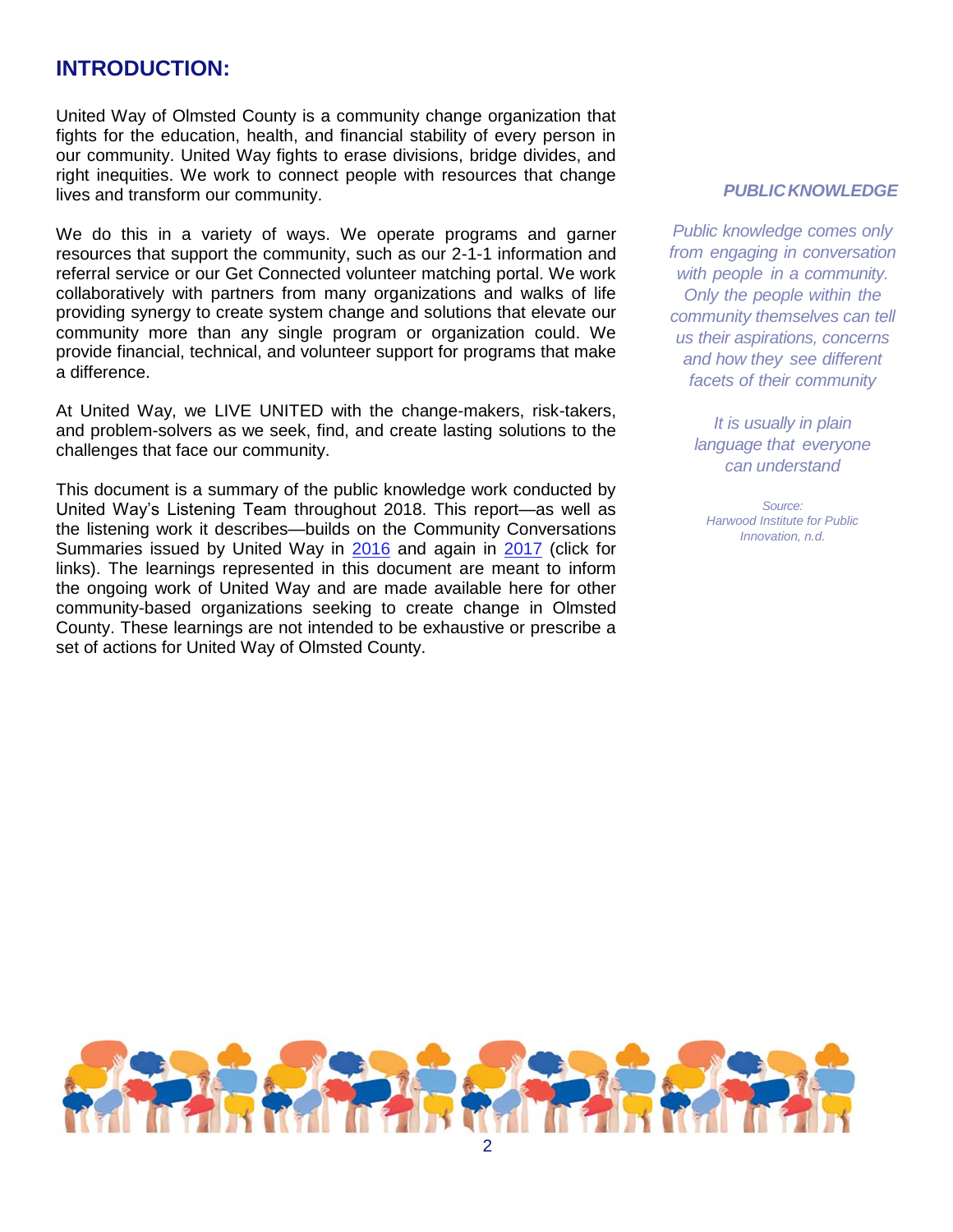## **WHY WE LISTEN TO THE COMMUNITY:**

Too often in the course of public life, voices are missing from the public dialogue and important perspectives go unnoticed. This occurs when conversations take place among the powerful, the influence-wielders, and intentional efforts aren't made to include the voices of the less influential and the marginalized. Because of the systemic inequities that characterize public institutions in  $21<sup>st</sup>$  century America, that marginalization primarily affects low-income community members and people of color, who are less likely to hold positions of influence and less likely to be consulted about important public issues.

Qualitative and quantitative data show that there is a need for thorough, thoughtful, and authentic engagement of our whole community in designing efforts to shape a bright future for Olmsted County residents. At the core of United Way's evolving community engagement efforts is our public knowledge work. That work, which began in 2016 as a series of community conversations, continues today as the Listening Team.

## **KEY FINDINGS IN 2018:**

The most common and significant themes noted across United Way's listening work in 2018 were institutional distrust, race, modern life, and population growth – each of which will be explored in greater detail later in this document. These themes did not emerge in every conversation. Where they did occur, people at times expressed different views. The Listening Team noted other concepts that did not rise to the level of these most common themes but nonetheless deserve mention. These included generational divides, a suspicion of those new to the area who are perceived to be "outsiders," and the tension between individual and collective responsibility for social problems.

These themes shed light on how people think and feel about these important topics that captured the attention of our community in 2018. These themes are helping to inform United Way's perspective in developing and executing community change strategies. This work can also provide a solid basis for others in the community to better understand what Olmsted County residents hope for, in addition to what barriers stand in the way of sharing a community that benefits everyone.

*TOP THEMES*

*Institutional Distrust … Race … Modern Life … Population Growth*

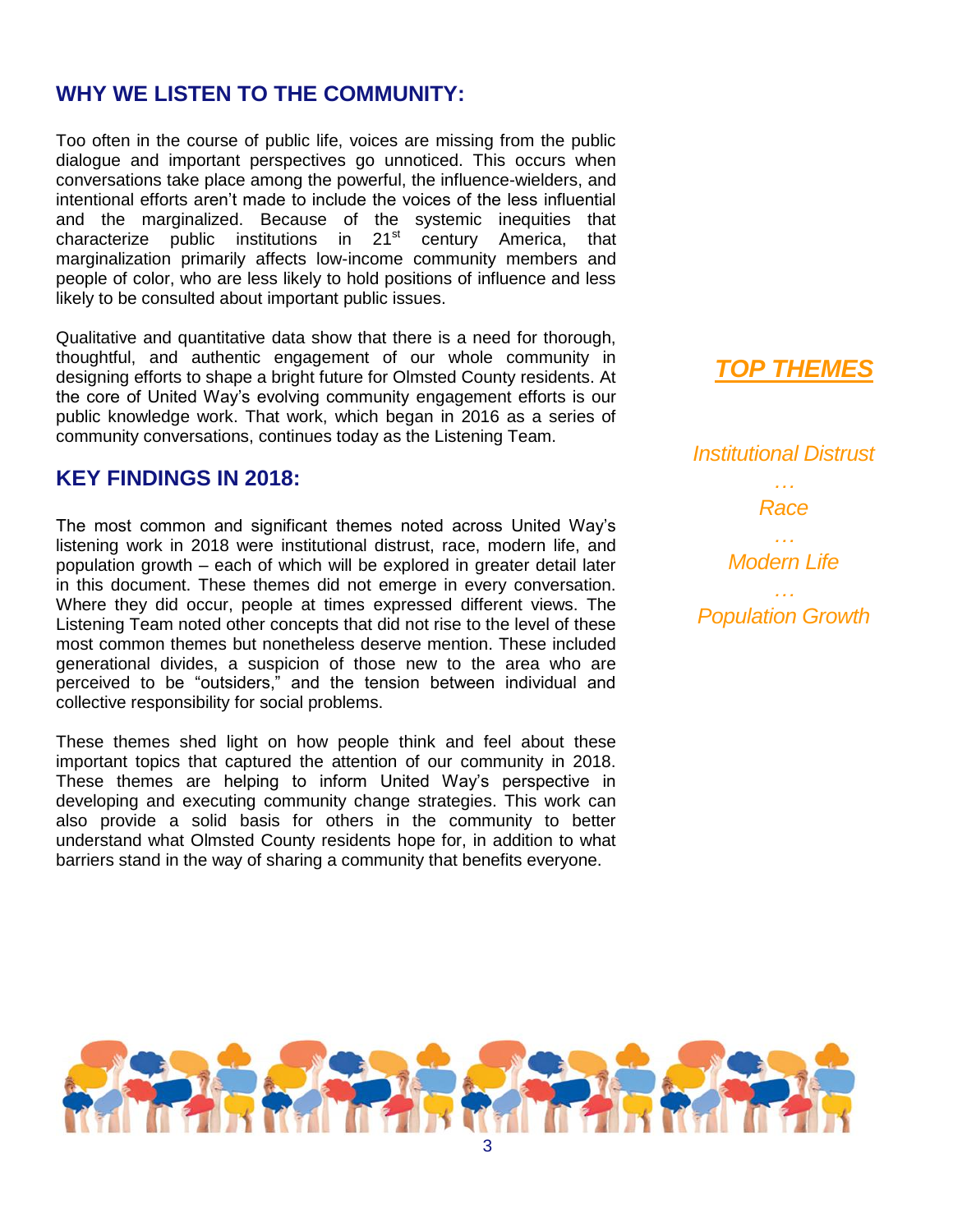## **THE LISTENING TEAM**

The purpose of the Listening Team is to gain public knowledge. It is particularly concerned with hearing the voices of individuals who are not commonly heard and on whose life experience there may exist little or no quantitative, local-level data. The public knowledge work of the Listening Team has three components: hosting community conversations; attending public listening events; and synthesizing and sharing knowledge.

#### *Community Conversations*

United Way of Olmsted County's community conversations model draws from a framework established by The Harwood Institute for Public Innovation. United Way works with community-based groups and organizations to gather small groups of stakeholders for a 90-minute conversation about the community's hopes for the future, the barriers to realizing those aspirations, and what types of steps might make a difference. As a facilitator from the Listening Team guides the group through the conversation, participants have opportunities to share their perspectives on identified themes. After each conversation, United Way staff and volunteers share with participants a brief summary of what was learned and invite further response to clarify or add to the themes identified.

#### *Public Listening Events*

Public knowledge is continually being produced and shared at meetings, forums, celebrations, and events throughout our community. Listening Team members are tasked with attending these various public listening and learning events and sharing the knowledge gained with the team. While United Way of Olmsted County staff regularly attend community meetings, the relationships and experience of volunteers allow the organization to learn with and from a broader cross-section of Olmsted County residents.

#### *Synthesis & Sharing*

The final component of United Way's listening work is to synthesize and share the public knowledge that is gained by engaging with the community. Listening Team volunteers and staff met periodically to review the emerging themes from community conversations and public events. The following findings were developed based on the most common and salient themes found across many conversations with different groups of community stakeholders.

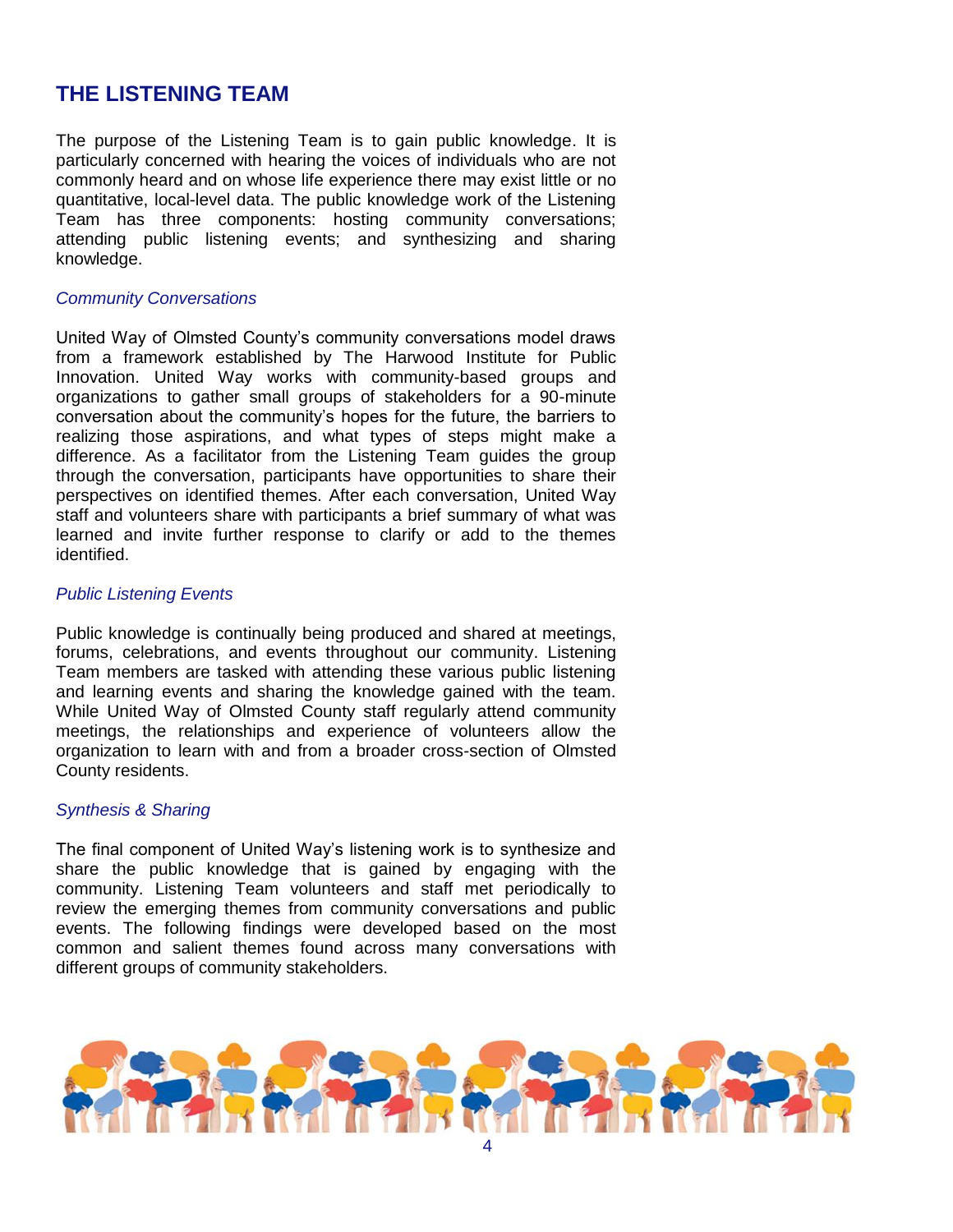## **WHAT PEOPLE ARE TALKING ABOUT: INSTITUTIONAL DISTRUST**

People do not trust institutions to do what is right. They believe that public and private institutions have interests distinct from those of the people they serve. Residents feel unable to place their trust in systems and prefer to place it in people.

This distrust is not centered on a single institution, or a particular sector. Residents shared stories about misinformation spread throughout the community which obscured the role and purpose of public and servicefocused institutions, causing residents to avoid interaction with the institution even in times of need. Similar stories were shared about public opinion which questioned the *purpose* of various local institutions – whether they were self-serving or ultimately for the benefit of the common good. Frustration with leadership at all levels was expressed, with residents feeling that leadership could often be hyper-focused on one issue at the expense of many others. This distrust of institutions seems to lead to a breakdown of communications, wherein data or communication efforts by local institutions may be met with distrust even if they are undertaken with the best of intentions.

#### *Relationship with Other Listening Team Themes*

Awareness, access, and accessibility of services have all arisen as themes in 2016 and 2017. Often, residents experience different levels of awareness and access depending on their income, background, and previous interactions with service providers. Issues of access and awareness likely contribute to institutional distrust. At the same time, one should be aware that access and distrust often manifest in a decrease in service usage, and the cause may be obscured unless one asks residents *why* they are not utilizing services.

#### *Other Data*

According to a survey by American Public Media in 2017 (Egbert, Helmstetter, & Kassira, 2017), Rochester residents show overall levels of institutional distrust on par with most regions of the state (urban and rural), with the exception of Minneapolis-St. Paul being far more distrusting of institutions than the other regions. When we dig into those survey results, however, we can see that the overall amount of institutional trust was skewed by the exceptionally *high* level of trust Rochester residents place in the medical system, likely influenced by the high degree of familiarity many residents have with our world-class health care institution and primary employer, Mayo Clinic. For other institutions – police, religion, public schools, media, big business, and government – Rochester residents

*"I wish someone would take the initiative and teach kids: respect the uniform, whether that's Girl Scouts, Boys Scouts, police, Marines…."*

*"Part of it is the community believing in you, but the other part is the community having the resources that will support you."*

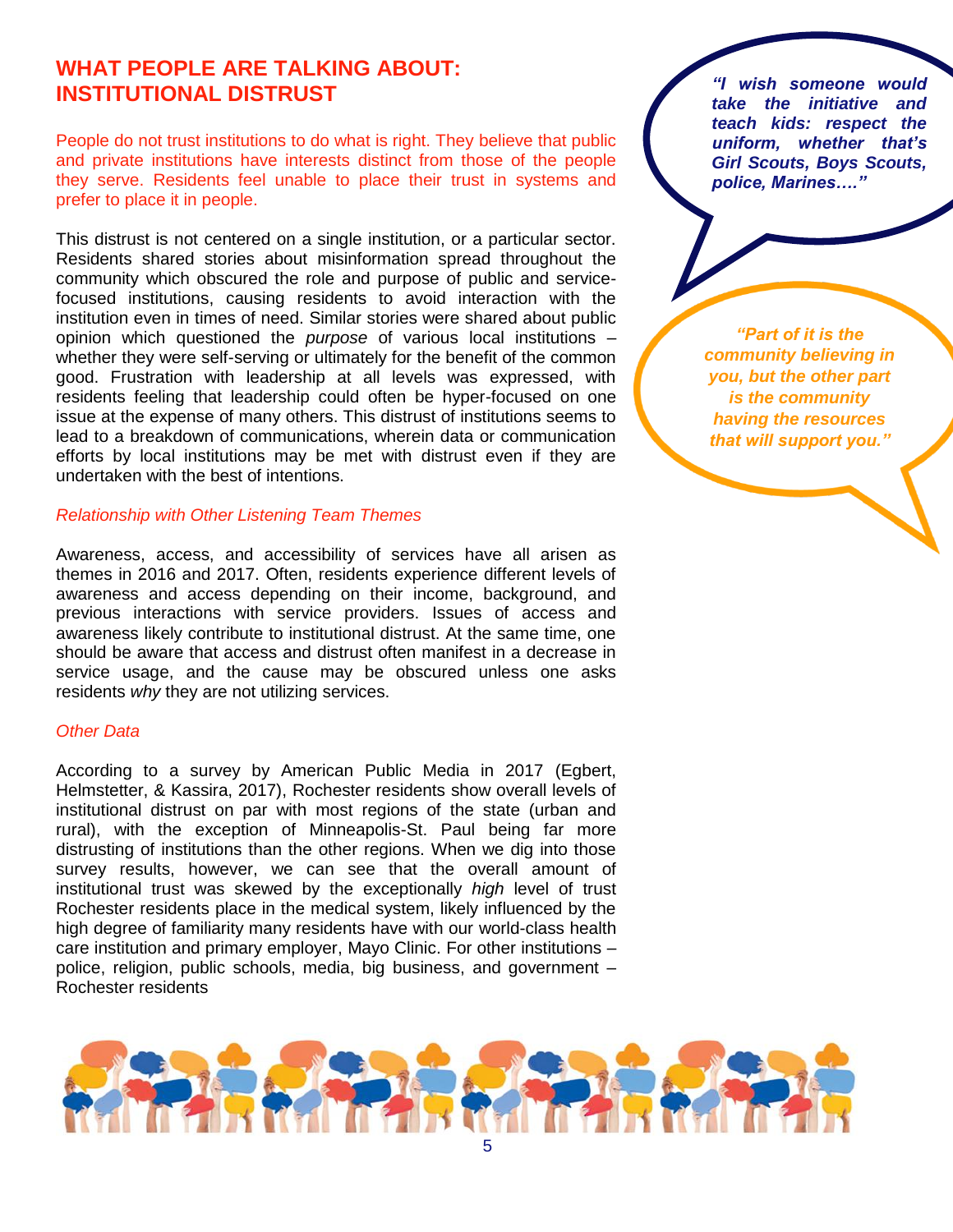## **WHAT PEOPLE ARE TALKING ABOUT: RACE**

Fear and blame occur frequently when the topic of race surfaces. As Olmsted County's population has grown, it has also become increasingly diverse. At the same time, a national atmosphere of racism and nationalism has prevailed. We see community members self-segregate, avoid discussing topics of race, while at the same time harboring hostility towards institutional responses to race-based issues.

This theme in particular grew out of conversations focused on connectedness, as well as in community-wide meetings (as opposed to Community Conversations). We heard that a sense of belonging is an important component of feeling safe and supported, while at the same time, opportunities to connect and include others don't just happen; they are created. That connectedness includes the opportunities to build relationships with people like you *and* different than yourself.

Long-time residents feel that Rochester is becoming fragmented, with lots of smaller communities within it. This works against building a connected community, where you can be yourself and feel that your identity – however defined – is honored.

#### *Relationship with Other Listening Team Themes*

Social disconnection and safety & well-being were Listening Team themes in 2016 and 2017, and are closely intertwined with the theme of race. In conversations, we hear about communities defined by race and ethnicity rather than geography, as well as lack of safety & well-being experienced by some residents in reaction to these communities. Other themes from 2018 are also related to race. In conversation, it seems that institutional distrust is particularly strong among people of color with regards to law enforcement and the education system. Growth, another theme from 2018, is frequently cited as contributing to the increasing diversity of Olmsted County along with the tensions that have risen.

#### *Other Data*

Research demonstrates that individuals of color may feel socially isolated from the wider community, despite being active employees, citizens, and family members (World Health Organization, 2012). Olmsted County is not immune to these inequities, as is borne out by both qualitative research and public knowledge. For example, in Rochester, the average white resident lives in a neighborhood where fewer than 10% of residents are people of color. Black residents, on the other hand, tend to live in neighborhoods where people of color comprise more than a quarter of the population (Frey & Myers, 2001). Neighborhood segregation by race can also be seen in Rochester's city ward maps, which split plurality nonwhite neighborhoods into different wards (Krieder, 2016).

*"People want to feel like they belong so they can ask for help."*

*"What are the right words to use?"*

**In Rochester, there were no reported hate crimes in 2016. However, last year there were 13.**

(FBI, 2017)

Hate Crime: a crime, typically one involving violence, that is motivated by prejudice on the basis of race, religion, sexual orientation, or other grounds

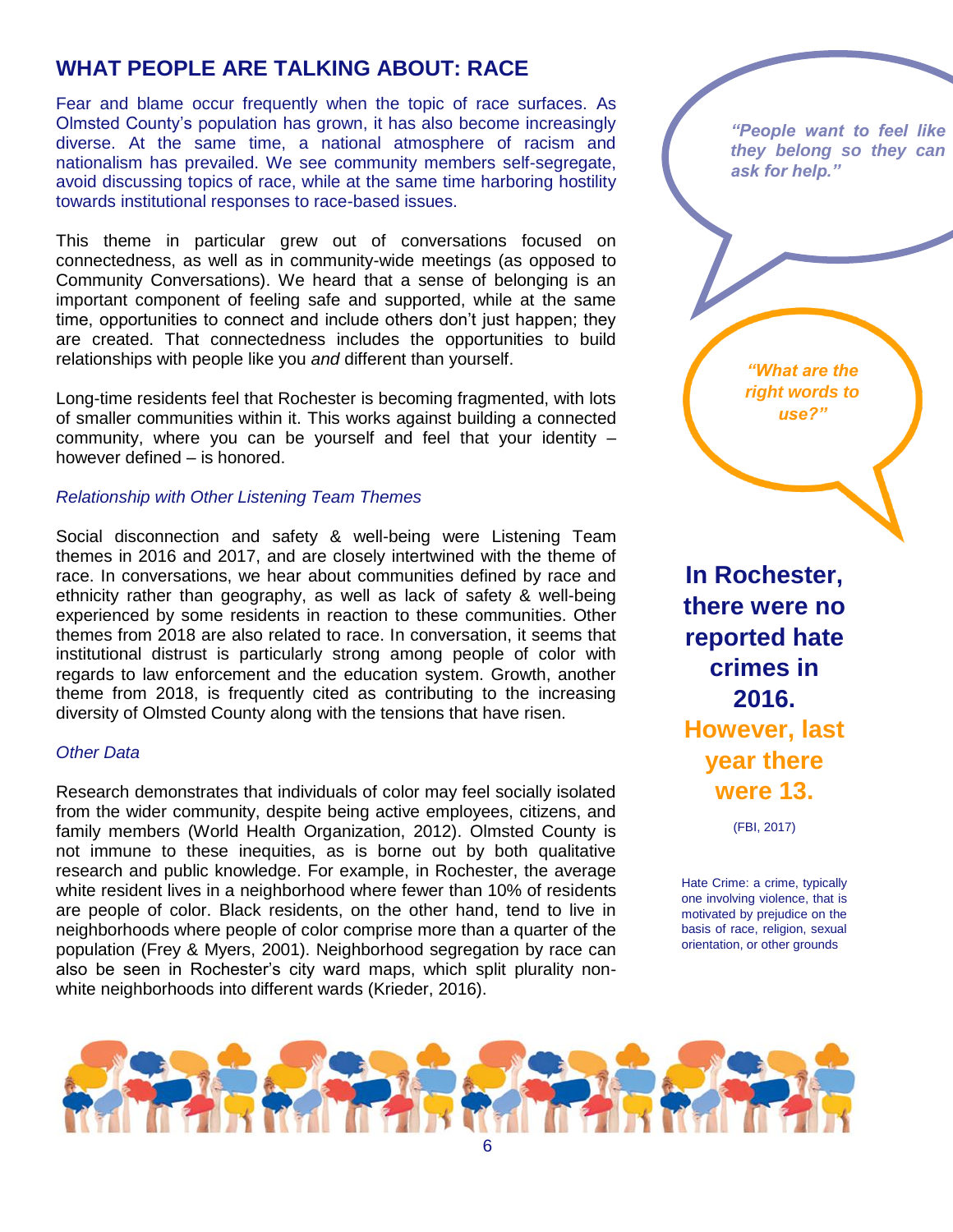## **WHAT PEOPLE ARE TALKING ABOUT: MODERN LIFE**

Technology, busyness, and daily obligations keep us disconnected from one another. Twenty-first Century life is busy, with individuals disconnected from one another as they are inundated with information and activity. As communities are built around common interests and stages of life, residents' experiences of life in Olmsted County may look vastly different from one another despite occupying the same geographic space.

There was a strong consensus among residents that connections looks like neighbors helping neighbors, and that this way of life was disappearing as people build their communities around common interests rather than geography. Technology and the pace of modern life are seen as being interrelated with connectedness, with accompanying generational divides around technology. While we are increasingly connected in up-to-the-minute ways with the media and those in our inner circle, we find it increasingly difficult to make meaningful connections with individuals we don't know.

In addition to the technological divide, residents note that not everyone is able to participate in community events – often because they are preoccupied with meeting their basic needs. This leads to a lack of time to connect and participate in community life. This theme arose especially in relation to education; schools find it challenging to engage parents in events, while at the same time parents face barriers finding the time to participate in said event.

#### *Relationship with Other Listening Team Themes*

Social disconnection, one of the main themes from 2016, was the theme that often spurred residents to talk about modern life – particularly the sub-theme of technology and changing social norms. Other themes – particularly access and equity – relate to the subtheme of conflicting demands on our time. Even when opportunities may be available, many in our community may not be able to participate due to other, more pressing demands on their time.

#### *Other Data*

Americans spend 5.5 hours each day on leisure with the majority being TV. Seniors consume the most TV, while working-age individuals tend to consume less TV the younger they are. Those aged 15-24 actually consume the least TV and spend more time socializing, communicating, and playing games than any other age cohort (Bureau of Labor Statistics, 2017). The younger a person is, the more likely that media time is spent on individual screens: smartphones and computers. The older a person is, the more likely that media is to be mass-media: TV and radio (The Nielsen Company, 2018).



*"I'm so busy digging myself out of a hole, how can I be there for my kids when I have to work [to provide] for them?"*

*"Kids don't want to work hard; they would rather be on their cell phones."*

*"Families tend to go it alone."*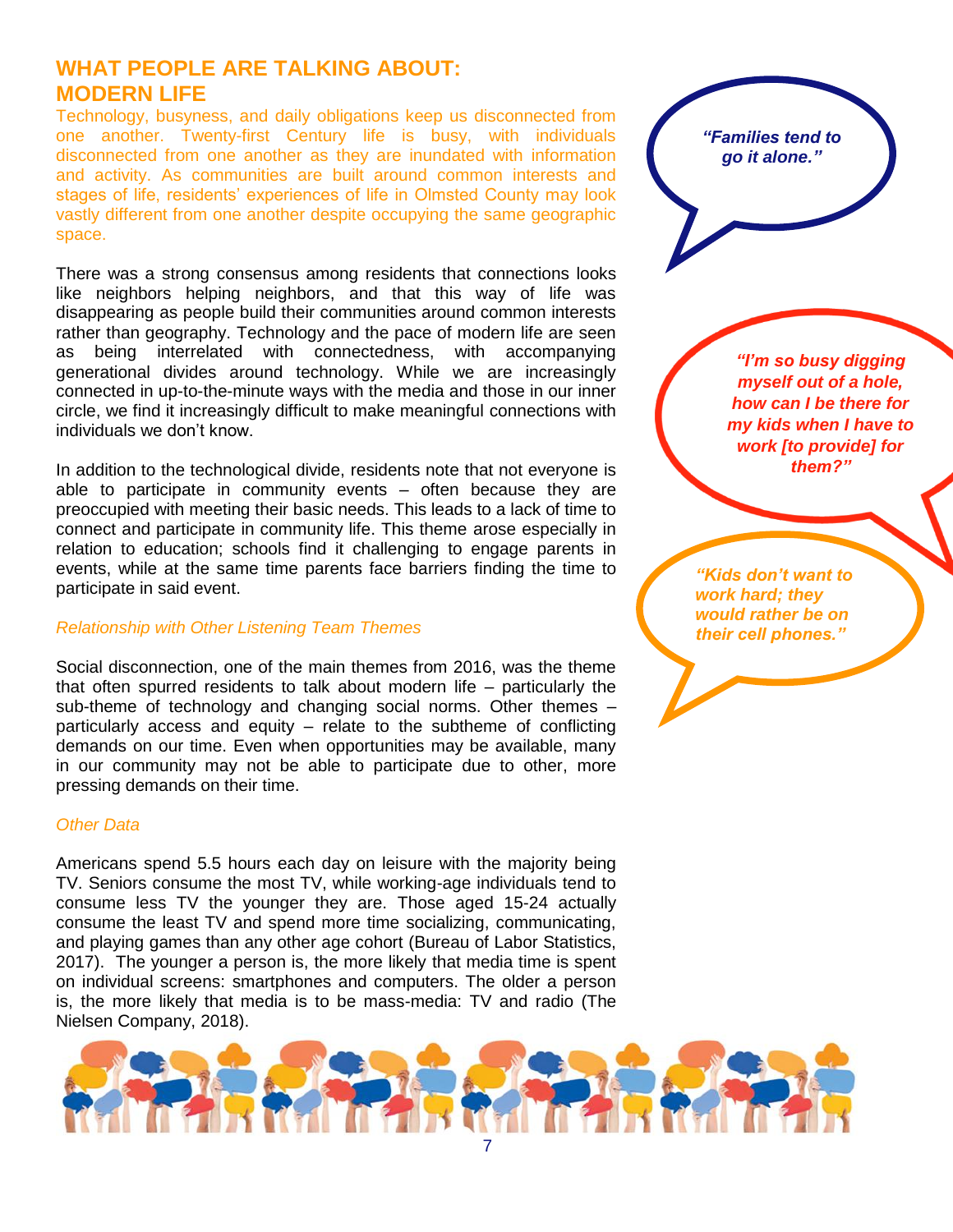## **WHAT PEOPLE ARE TALKING ABOUT: GROWTH**

Olmsted County's population is growing rapidly, resulting in drastic changes in employment patterns, the cost of living, and diversity. A tight labor market is felt by employers, at the same time workers find it difficult to make ends meet. Particularly felt is the lack of affordable housing, driven by the increase in demand.

#### *Relationship with Other Listening Team Themes*

Above and beyond the other themes, growth is the theme that seems to typify the Olmsted experience. It is tightly related to virtually every other theme that surfaced in Listening Team work through 2016, 2017, and 2018. The frequency at which growth is mentioned has increased over time, and we anticipate it to be a theme that continues well into the future.

Residents readily acknowledge that there are segments of the community that are not reaching their full potential; the cost of living, segregation, and the rate at which our community is changing contributes to that. Rochester's rapid growth and demographic diversity, as well as changes in technology, make the loss of connection readily apparent in our neighborhoods.

Rochester is a city without much economic diversity, which contributes to a fractured sense of community. In some sectors, growth presents opportunity. In others, wages become less livable and the disparity in wages among different occupations become tangible. Residents express a desire to for community leaders to find a balance between profitability for business and sustainability and livability for employees and clients.

Growth affects both affordability and the community's sense of safety, often amplifying concerns around race and change. Residents note an apparent disconnect between the public and private sector in addressing questions around affordable housing, increasing the level of institutional distrust.

#### *Other Data*

Olmsted County's population has been growing at a rapid pace, an estimated 10,000 new residents since the 2010 census (US Census Bureau, 2017). The unemployment rate has remained low throughout that time, but the labor market has tightened in recent months. The Minnesota Department of Employment and Economic Development placed the unemployment rate for Olmsted County at 1.8% in the fall of 2018, a rate which had not been seen since 1999 (Minnesota Employment and Economic Development, 2018).

*"There is too much focus on development and [we're] not seeing the benefit of all aspects of Rochester outside of major projects."*

> *"It's hard to teach self-sufficiency when our standard of living keeps changing so fast."*

## **Population Growth in Olmsted County 2010-2017**



*144,507*

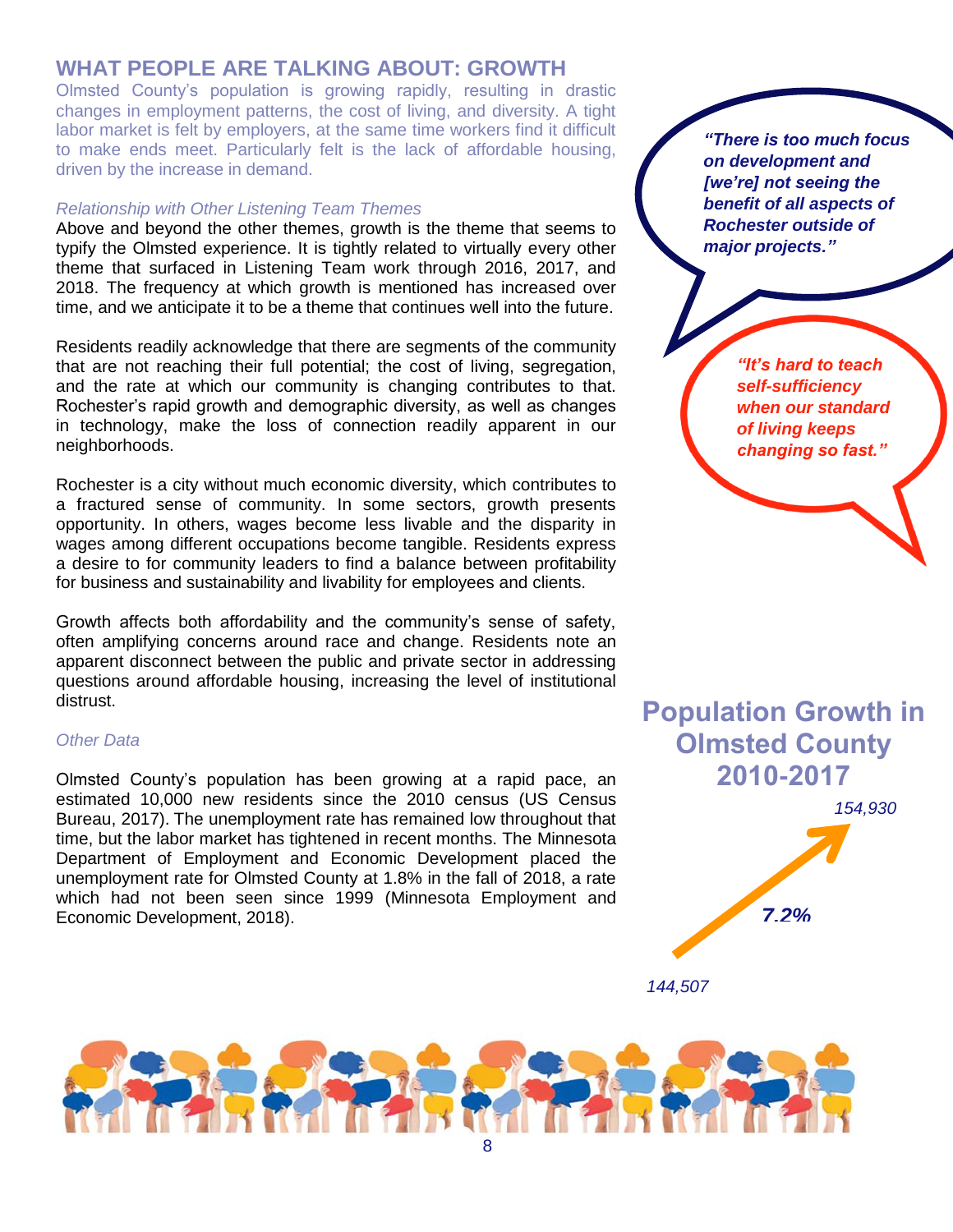## **WHAT'S NEXT:**

One outcome from the community conversations hosted since 2016 has been new and deepening relationships established between United Way of Olmsted County and community members along with communitybased organizations. We hope these relationships will continue to grow and flourish, helping to foster further dialogue in the future. As we continue to host community conversations and participate in other public listening activities, United Way will strive to remain grounded in the aspirations, needs, and perspectives of the community we serve.

If you or your organization are interested in being part of United Way's ongoing listening work, please contact us at 507-287-2000 or Impact@uwolmsted.org. Applications for Listening Team volunteers are accepted on a rolling basis. Opportunities for community-based organizations to co-host community conversations are ongoing. United Way is eager to involve the community in shaping our evolving understanding of local needs and assets.